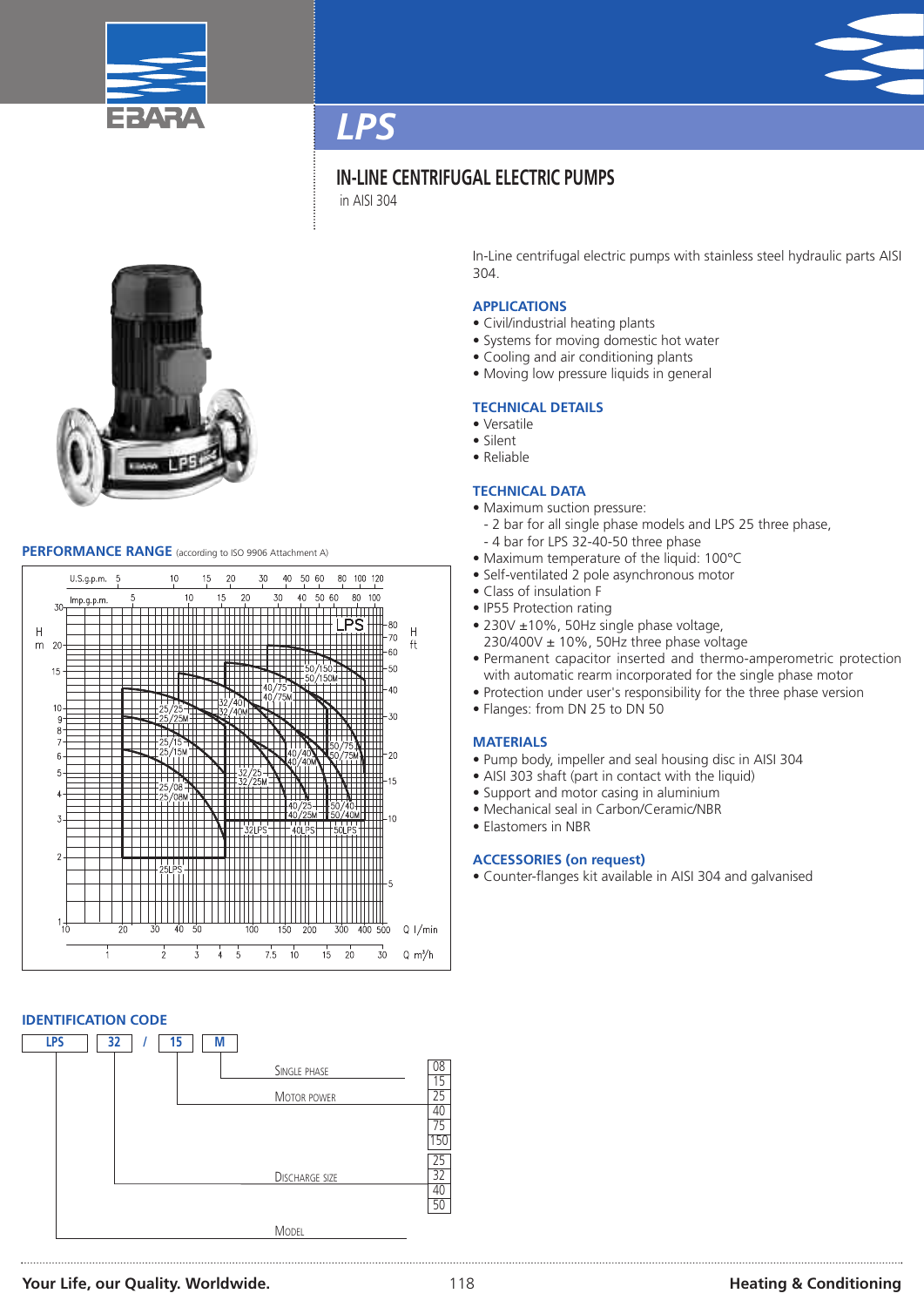



### **IN-LINE CENTRIFUGAL ELECTRIC PUMPS**

in AISI 304

### **LPS 25 range PERFORMANCE CURVES**

(according to ISO 9906 Attachment A)



#### **LPS 40 range PERFORMANCE CURVES** (according to ISO 9906 Attachment A)



### **LPS 32 range PERFORMANCE CURVES**

(according to ISO 9906 Attachment A)



### **LPS 50 range PERFORMANCE CURVES**

(according to ISO 9906 Attachment A)



### **Your Life, our Quality. Worldwide.** 119 **Heating & Conditioning**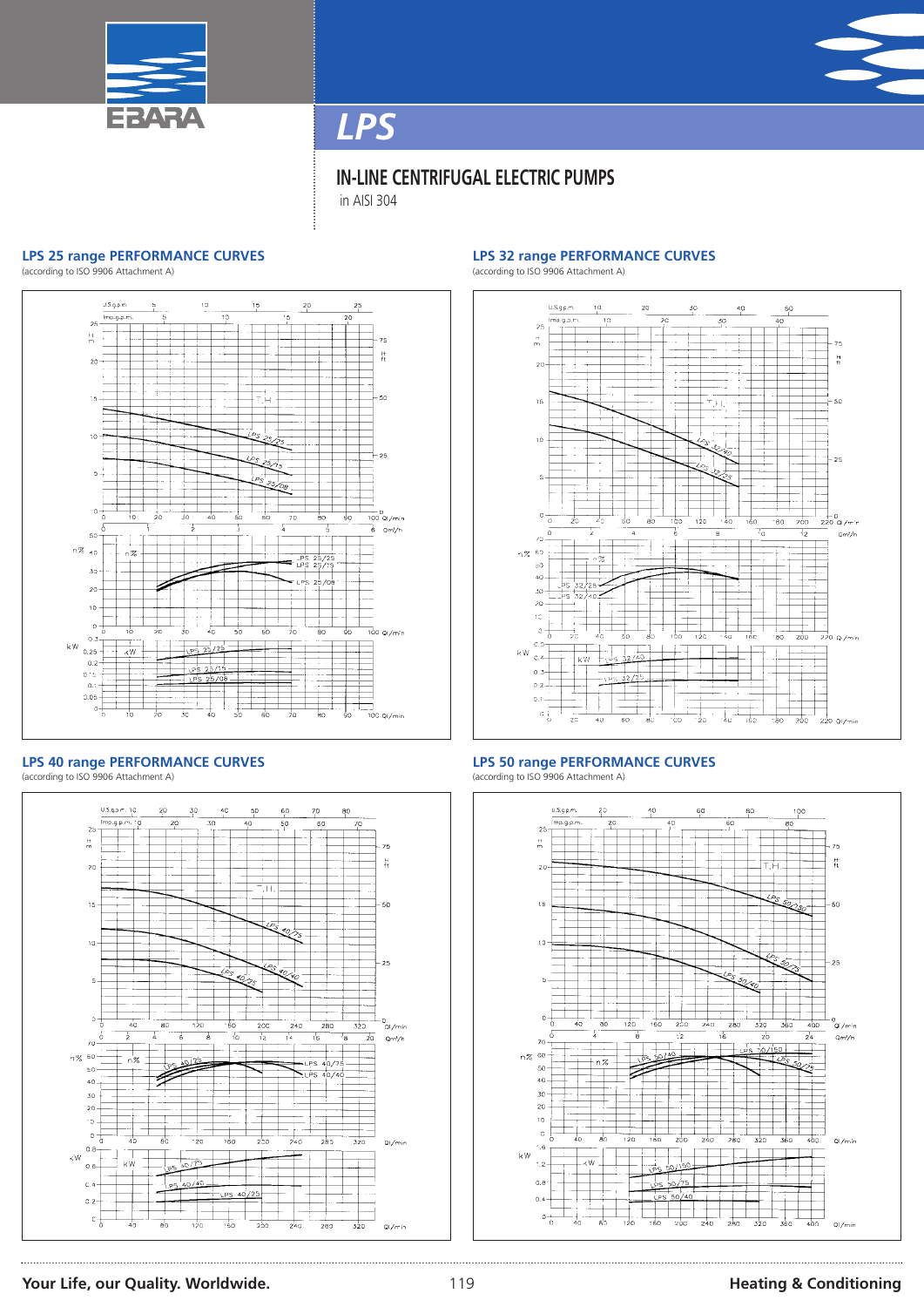



## **IN-LINE CENTRIFUGAL ELECTRIC PUMPS**

in AISI 304

### **PERFORMANCE TABLE**

| <b>Model</b> |                  |      | P <sub>2</sub> |                          | Q=Flow rate              |             |                          |                          |                          |                          |                          |                          |                          |  |  |  |
|--------------|------------------|------|----------------|--------------------------|--------------------------|-------------|--------------------------|--------------------------|--------------------------|--------------------------|--------------------------|--------------------------|--------------------------|--|--|--|
| <b>230V</b>  | 230/400V         |      |                | l/min<br>20              | 40                       | 70          | 100                      | 120                      | 150                      | 200                      | 250                      | 320                      | 400                      |  |  |  |
| single phase | three-phase      | [HP] | <b>[KW]</b>    | m <sup>3</sup> /h<br>.2  | 2,4                      | 4,2         | b                        | 7.2                      |                          |                          | 15                       | 19,2                     | 24                       |  |  |  |
|              |                  |      |                |                          | H=Head [m]               |             |                          |                          |                          |                          |                          |                          |                          |  |  |  |
| LPS 25/08M   | LPS 25/08        | U.   | 0.08           | 6.5                      | 5.0                      | $\angle 74$ |                          |                          | -                        |                          | $\overline{\phantom{a}}$ |                          |                          |  |  |  |
| LPS 25/15M   | <b>LPS 25/15</b> | 0,2  | 0,15           | 9,3                      | 7,8                      | 4,9         | $\overline{\phantom{a}}$ | $\overline{\phantom{a}}$ | $\overline{\phantom{a}}$ | -                        | $\overline{\phantom{a}}$ | $\overline{\phantom{a}}$ | $\overline{\phantom{0}}$ |  |  |  |
| LPS 25/25M   | LPS 25/25        | 0,33 | 0,25           | 12,5                     | 11.                      | 8,4         | $\overline{\phantom{a}}$ | $\overline{\phantom{a}}$ | $\overline{\phantom{a}}$ | $\overline{\phantom{a}}$ | $\overline{\phantom{a}}$ | $\overline{a}$           | $\overline{\phantom{a}}$ |  |  |  |
| LPS 32/25M   | LPS 32/25        | 0,33 | 0,25           | $\overline{\phantom{0}}$ | 10.7                     | 9.          |                          | 5.9                      | 3.9                      | -                        | $\overline{\phantom{a}}$ | $\overline{\phantom{a}}$ | $\overline{\phantom{0}}$ |  |  |  |
| LPS 32/40M   | <b>LPS 32/40</b> | 0,5  | 0,4            | $\overline{\phantom{a}}$ | 14,5                     | 12.7        | 10,6                     | 9,2                      | 7.0                      | -                        | $\overline{\phantom{a}}$ | $\overline{\phantom{a}}$ |                          |  |  |  |
| LPS 40/25M   | LPS 40/25        | 0,33 | 0,25           | $\overline{\phantom{a}}$ | $\overline{\phantom{0}}$ | .8          |                          | 6.6                      | 5.6                      | 3.1                      | $\overline{\phantom{a}}$ | $\overline{\phantom{0}}$ | $\overline{\phantom{a}}$ |  |  |  |
| LPS 40/40M   | LPS 40/40        | 0.5  | 0.4            | $\overline{\phantom{a}}$ | $\overline{\phantom{a}}$ | 11.3        | 10,4                     | 9.9                      | 8.7                      | 6.9                      | 4,4                      | $\overline{\phantom{a}}$ | $\overline{\phantom{0}}$ |  |  |  |
| LPS 40/75M   | LPS 40/75        |      | 0,75           | $\overline{\phantom{a}}$ |                          | 16,6        | 16,0                     | 15,2                     | $1\overline{4}$ .        | 12,3                     | 10,1                     | $\overline{\phantom{a}}$ | $\overline{\phantom{a}}$ |  |  |  |
| LPS 50/40M   | LPS 50/40        | U. 5 | 0.4            | $\overline{\phantom{a}}$ | $\overline{\phantom{a}}$ |             | $\overline{\phantom{a}}$ | 9.                       | 8.8                      | 1.4                      | 5.9                      | 3.5                      | $\overline{\phantom{0}}$ |  |  |  |
| LPS 50/75M   | LPS 50/75        |      | 0.75           | $\overline{\phantom{0}}$ | $\overline{\phantom{0}}$ |             | -                        | 13,8                     | 13,3                     | 12,3                     | 10,7                     | 8,2                      | 5,0                      |  |  |  |
| LPS 50/150M  | LPS 50/150       |      | . כ            | -                        |                          |             |                          | 19,8                     | 19,3                     | 18.7                     | 17,8                     | 16,0                     | 13,                      |  |  |  |

### **LPS DIMENSIONS**



### **DIMENSIONS TABLE**

| Model             |             | Dimensions [mm] |       |                |           |             |         |            |                |                  |     | Weight |                  |      |  |
|-------------------|-------------|-----------------|-------|----------------|-----------|-------------|---------|------------|----------------|------------------|-----|--------|------------------|------|--|
| Single phase      | Three phase |                 | D     | H <sub>3</sub> | <b>H4</b> |             | DNA     | <b>DNM</b> | D <sub>1</sub> | D2               | D3  |        |                  | [kg] |  |
| <b>LPS 25/08M</b> | LPS 25/08   | 300             | 322   | 206            | 197.5     | PG1         | 25      |            | 115            | 85               | 85  | 14     | 12.8             | 12,8 |  |
| LPS 25/15M        | LPS 25/15   | 300             | 322   | 206            | 197.5     | PG1         | ີ<br>25 | nг<br>כ∠   | 115            | 85               | 85  | 14     | 12.8             | 12,8 |  |
| <b>LPS 25/25M</b> | LPS 25/25   | 300             | 322   | 206            | 197.5     | <b>PG11</b> | 25      | 25         | 115            | 85               | 85  | 14     | $\overline{2.9}$ | 12,9 |  |
| <b>LPS 32/25M</b> | LPS 32/25   | 305             | 341.5 | 206            | 197,5     | PG1         | 32      | 32         | 140            | 100              | 100 | 18     | 14.6             | 14,6 |  |
| <b>LPS 32/40M</b> | LPS 32/40   | 305             | 341.5 | 206            | 197.5     | PG1'        | 32      | 32         | 140            | 100              | 100 | 18     | 14.6             | 14,6 |  |
| LPS 40/25M        | LPS 40/25   | 305             | 346.5 | 206            | 197,5     | PG1         | 40      | 40         | 150            | $10\overline{5}$ | 110 | 18     | 15,0             | 15.0 |  |
| LPS 40/40M        | LPS 40/40   | 305             | 346.5 | 206            | 197.5     | PG11        | 40      | 40         | 150            | 105              | 110 | 18     | 15.0             | 15.0 |  |
| <b>LPS 40/75M</b> | LPS 40/75   | 305             | 346.5 | 206            | 197,5     | PG1         | 40      | 40         | 150            | 105              | '10 | 18     | 18,5             | 18,2 |  |
| <b>LPS 50/40M</b> | LPS 50/40   | 310             | 356.5 | 206            | 197.5     | <b>PG11</b> | 50      | 50         | 165            | 120              | 125 | 18     | 16.0             | 16,0 |  |
| <b>LPS 50/75M</b> | LPS 50/75   | 310             | 356.5 | 206            | 197.5     | <b>PG11</b> | 50      | 50         | 165            | 120              | 125 | 18     | 19.0             | 19,0 |  |
| LPS 50/150M       | LPS 50/150  | 310             | 387   | 232            | 214.5     | PG13.5      | 50      | 50         | 165            | 120              | 25  | 18     | 22.2             | 22.2 |  |

[1]= Three-phase only [2]= Single phase only

### **Your Life, our Quality. Worldwide.** 120 **Heating & Conditioning Heating & Conditioning**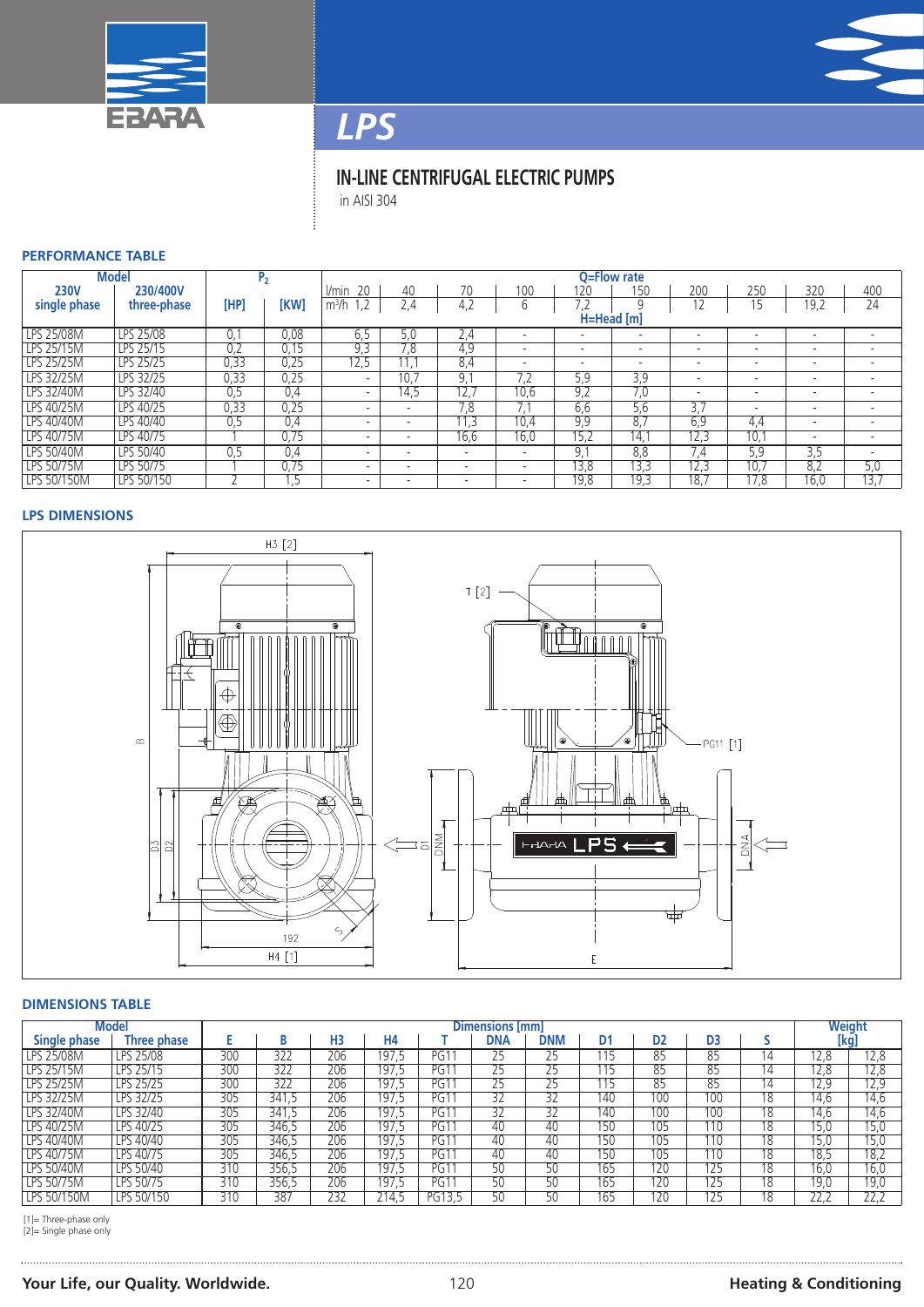



**IN-LINE CENTRIFUGAL ELECTRIC PUMPS** in AISI 304

### **LPS 25 INSTALLATION**



### **LPS SECTIONAL VIEW**



### **MATERIALS TABLE**

| Ref.            | <b>Name</b>            | <b>Material</b>                            | Ref.            | <b>Name</b>               | <b>Material</b>          |
|-----------------|------------------------|--------------------------------------------|-----------------|---------------------------|--------------------------|
|                 | Pump body              | AISI 304                                   | 23              | Capacitor [1]             | $\overline{\phantom{a}}$ |
|                 | Motor support          | Aluminium                                  | 24              | Filler cap                | <b>Brass</b>             |
| 4               | Seal housing disc      | AISI 304                                   | $\overline{25}$ | Drain plug                | <b>Brass</b>             |
| h               | Shaft                  | AISI 303 (part in contact with the liquid) | $\overline{26}$ | O-Ring                    | <b>NBR</b>               |
|                 | Impeller               | AISI 304                                   | 34              | Impeller nut              | AISI 304                 |
|                 | Mechanical seal        | Carbon/Ceramic/NBR                         | 52              | Capacitor-holder box [1]  | ABS                      |
|                 | Motor casing           |                                            | 56              | Terminal box cover gasket | <b>NBR</b>               |
|                 | Motor cover            | Aluminium                                  | 75              | <b>Washer</b>             | AISI 304                 |
| $\overline{14}$ | Fan                    | PA6                                        | $\overline{76}$ | <b>Washer</b>             | AISI 304                 |
| 15              | Fan cover              | Fe P04 Galvanised                          | 77              | O-Rina                    | <b>NBR</b>               |
| 16              | Terminal box           |                                            | 78              | O-Rina                    | <b>NBR</b>               |
| 17              | Terminal box cover [2] | Aluminium                                  | 90              | Terminal plate box gasket | <b>NBR</b>               |
| $\overline{19}$ | Bearing pump side      | $\overline{\phantom{a}}$                   | 92              | Sealing ring (pump side)  | <b>NBR</b>               |
| $\overline{20}$ | Bearing motor side     |                                            | 93              | Sealing ring (motor side) | <b>NBR</b>               |
| 21              | Adjusting ring         | Steel C70                                  | 110             | Motorprotector [3]        | $\overline{\phantom{a}}$ |
| $\overline{22}$ | Tie-rod                | Galvanised Fe 42                           | 234             | Seeger ring               | Carbon                   |

[1]= Single phase only [2]= Three-phase only [3]= For single phase version only: LPS 50/150M